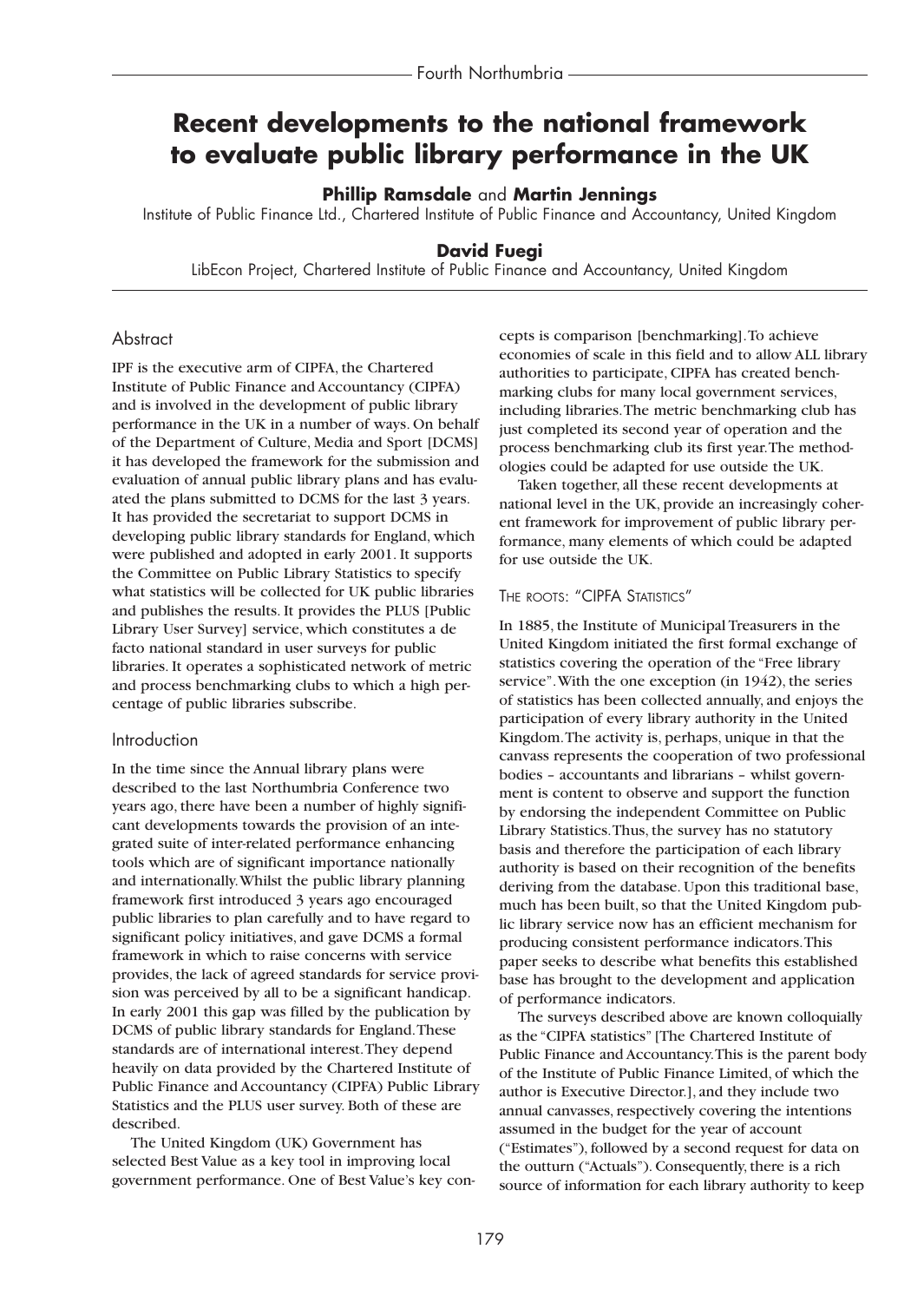track of its own activities compared with the current plans made by other authorities and within the national trends. Further, context is derived from the availability of similar data collated by the Library Council for the Republic of Ireland. In all, the statistics represent a complete picture for 240 library authorities, describing the activity of 4,525 static service points in five countries comprising the UK and RoI. Despite this, the statistical archive shows that there is still as much variation in the expenditure on public library services now, as there was more than a century ago.

**Table 1:** Distribution of authorities' expenditure on public libraries

|                        |                           | 1885       | 2000 |                                         |  |
|------------------------|---------------------------|------------|------|-----------------------------------------|--|
|                        |                           | excluding  |      |                                         |  |
|                        |                           |            |      | Per 1,000 <i>zero rated</i> per head of |  |
|                        |                           | population |      | <i>councils</i> population              |  |
| less than $\pounds 10$ |                           | 38%        | 4%   | 26%                                     |  |
|                        | $\pounds10 < \pounds15$   | 27%        | 42%  | 53%                                     |  |
|                        | $\pounds15 < \pounds20$   | 23%        | 35%  | 15%                                     |  |
|                        | $\pounds 20 < \pounds 25$ | 8%         | 13%  | 3%                                      |  |
|                        | $\pounds25 < \pounds30$   | 2%         | 3%   | 2%                                      |  |
|                        | £30 or more               | 2%         | 3%   | 1%                                      |  |

Given the accountancy interests, it would be easy to gain the false impression that the compilation is heavily weighted towards financial measures. However, the Committee on Public Library Statistics (CPLS) boasts only one finance professional out of a membership of 18 other librarians and the development priorities are focused on a mixture of outcome and output rather than input measures. Furthermore, the professional cooperation leads to both activity and financial data being collected on the same form, so the resultant unit cost measures have a degree of consistency which otherwise would be missing if drawn from different sources.Whereas, the standardisation of the forms of account was the main concern in past years, the major interest of the CPLS now lies in developing tighter activity definitions and extending these over the digital agenda.The CIPFA statistics therefore provide a database to service the continuously developing national and local research agenda.

## Measures of accountability

The voluntary participation in the open survey method adopted by managers of public library services has certain advantages; the most noticeable of which is the profession's influence over the choice of headline performance indicators. In recent years (since 1980) the government has placed emphasis on the publication of measures which can be reported to the public at large thus inviting a closer scrutiny of the services they are entitled to receive. However, public librarians in the UK can justifiably take pride in the fact that such measures were already available and that the various auditing bodies could benefit from a long established and tested framework of statistical survey definitions.

Furthermore, such headline indicators (which provide a rather crude analysis of overall performance) can be placed in context by a whole series of explanatory indicators on the public record.The resulting system produces statistics which demonstrate accountability as bi-product of the normal management information system.

Even so, just as there are different views expressed by different audiences on what constitutes the best measure of performance, there are equally divergent views on how to interpret such measures. In 1980, after a period of substantial growth in public expenditure, being high on the league table of public library expenditure per head exposed the managers of the authority to more intense pressure to make reductions. More recently, local authorities at the bottom of this league table are under the same sort of scrutiny to increase their spending on materials to redress a prolonged period of "under-investment". Even the crude measures can be turned on their head. So with a wider audience (public and government as well as management) scrutinising the so called "performance indicators" there has been a tendency to develop more specific measures to cater for the different circumstances in which such performance is reported.These have met with mixed success.

There is a hierarchy of indicators, so to speak.At the highest level are the measures of account to the public.The current name for these in the United Kingdom is the "Best Value Performance Indicators". For Public Library services there are three:

# BVPI 115 *The cost per visit to public libraries.* BVPI 117 *The number of physical visits per head of population to public libraries*. BVPI 118 *The percentage of library users who found the book / information they*

*wanted, (or reserved it, and were satisfied with the outcome.)*

The first two ratios are simple measures of volume, whilst the third seeks to quantify the success of the service in meeting the expectations of users. However, if these are meant to be "easy to understand", they defy easy interpretation.We have already seen that the first measure may indicate parsimony or profligacy. Consequently, it may be assumed that the public for whom this measure is provided will tend to believe that the correct level of investment equates to the norm (i.e. best to be average in this situation). Furthermore, if the service is meant to be "free", as the legislation insists, and if a standard level of service and choice is to be made available to all users, then the fixed cost of provision will be shared amongst a variable number of visitors. How can the user reasonably judge whether or not they are getting value for public expenditure in such circumstances? To help answer (or perhaps avoid) this question, the Best Value regime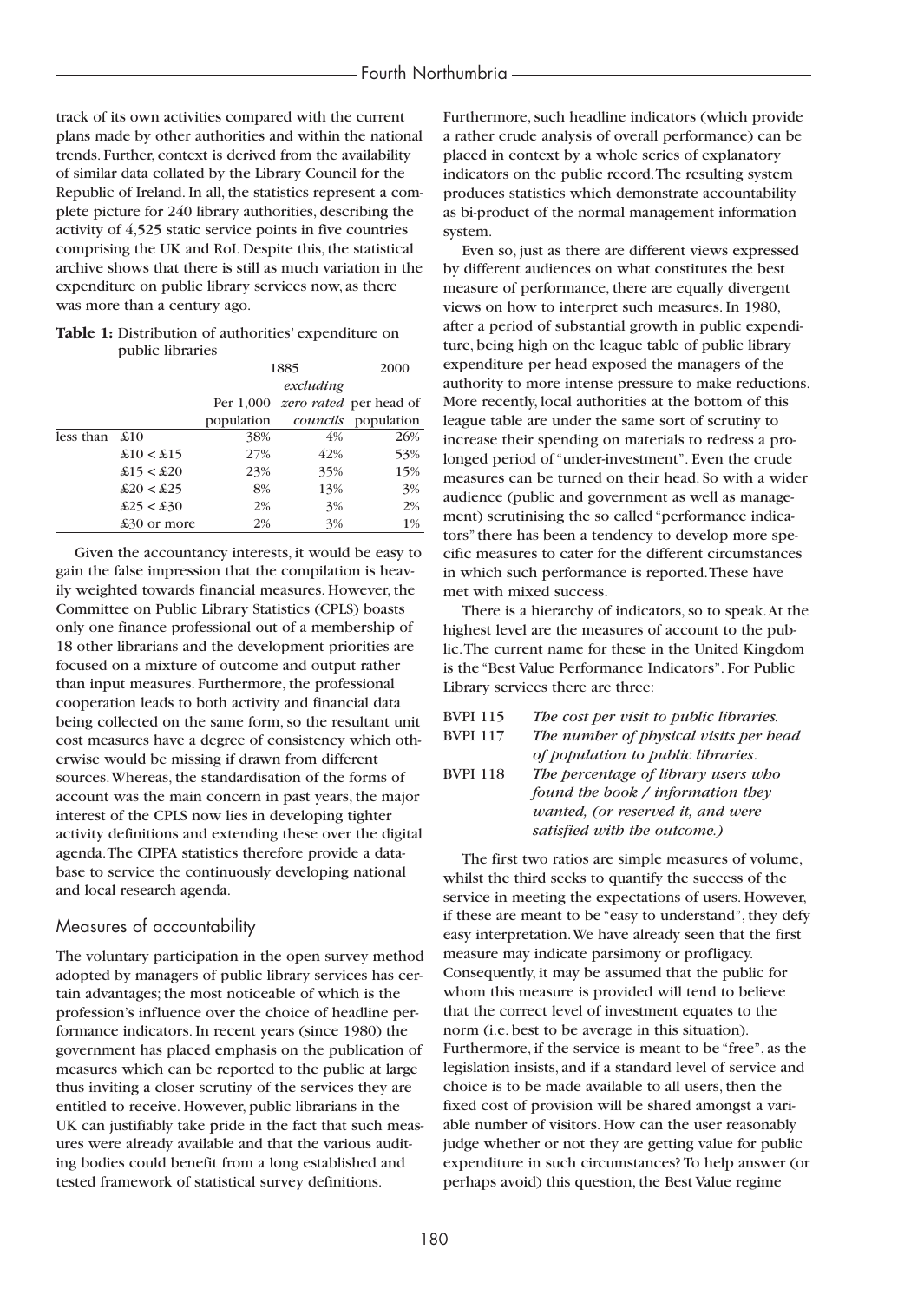suggests that better value is located at the top quartile point rather than the average. However, at which end of the distribution is the top?

As the number of visitors increases, then the unit cost per visit decreases. So if the number of visits decreases, then it is necessary to reduce expenditure by a larger proportion, constraining choice for the remaining visitors.

**Figure 1:**



**Figure 2:**



The last indicator (BVPI 118) suffers from indistinct definition.Typically, two out of every three persons immediately find the book they were seeking. Some argue that if users need to reserve books, then the library has insufficient stock. However, the public library services in more rural areas argue that they need to spread the same amount of stock over a larger number of smaller libraries than those serving more urban populations of the same size. Consequently, the choice available to users is more limited.All in all, it will be clear that even the most simple measures are imperfect, and it is probably true to say that many service practitioners regard the Best Value performance indicators with a degree of cynicism simply because they reduce the opportunity to give proper account of the quality and depth of the service.

For this reason, it is possible that there has been considerable activity in recent years in developing alternative performance measures.These include:

1. New marketing indicators (users' views and catchment population characteristics) – these are being developed within an agreed framework known as PLUS (Public Library User Surveys);

- 2. In-depth management indicators where comparisons are made in benchmarking clubs; and,
- 3. A new national planing framework with performance indicators defining target standards of service.

The remainder of this paper seeks to describe these developments.

## PLUS

In the early 1990s, the profession were seeking a key indicator of service quality based on the success or otherwise of library visitors being able to borrow the books of their choice. [This performance indicator is known as the "Needs fill rate", and was developed from earlier surveys undertaken in Higher Education libraries in the United States.] This led the CPLS, with the joint assistance of the Audit Commission and the Office of Arts and Libraries, to undertake a sample survey of users in a number of authorities to test the questionnaire. [The Audit Commission in England and Wales is the body appointed by government to scrutinise the accounts of local municipal activities including locally delivered health services.The body supervises the audit of local authorities' accounts and has powers to undertake inspections of the manner in which such services are managed.] The approach required that the question to be asked in a consistent way by all authorities and it was soon realised that further benefits would derive from the specification of a standard set of questions to be used in local surveys. Nationally consistent data sets would add value to local survey results, and the system offered the prospect of comparing service points of similar type in different parts of the country.After several tests of the extended questionnaire a national standard was agreed, and a standard survey methodology agreed. PLUS was born.

From the outset, postcodes were sought and hence the survey results can be used for mapping catchment areas and cross referencing to small area population census characteristics. [The Government Office now known as the Department for Culture Media and Sport.] The standards recommend all authorities mount the survey in all libraries although for larger administrative units it is suggested that the survey is phased such that a representative number of service points are included in each of three successive years.The methodology recommends good practice in statistical approach, and to date 185 of 208 possible UK public library services have adopted the guidelines and implemented the survey recommendations.Thus in 2000, approximately 350,000 users of public libraries completed the standard questionnaires and in the current year (2001) the expectation is that at least 500,000 users will be included.A central database has been assembled, from which it is possible to monitor national and regional trends and the PLUS activity produces an annual report highlighting the summary results each year.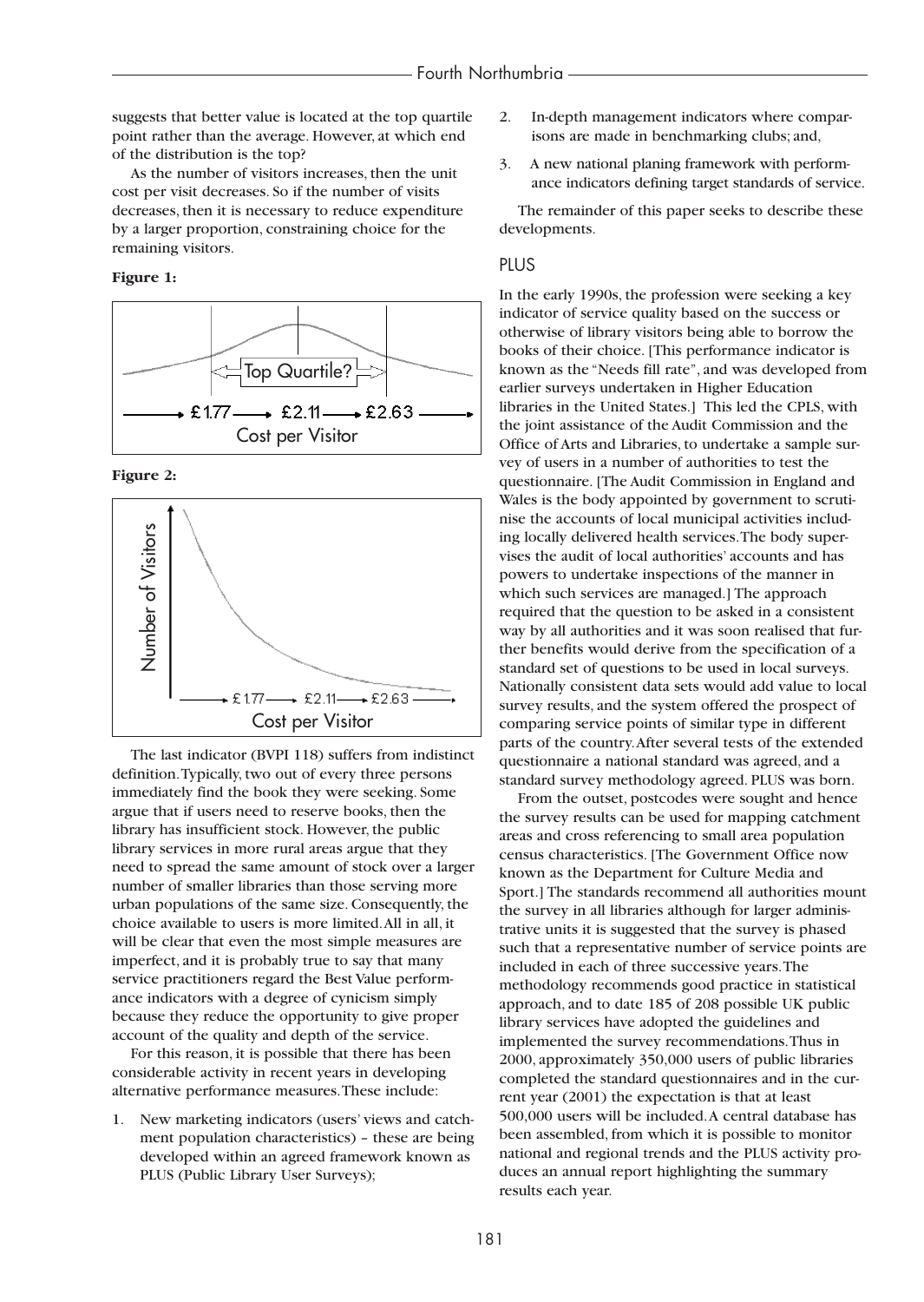One unforeseen but significant outcome of the PLUS initiative is that the Public Library Service can demonstrate the highest user satisfaction rates of all the public services in the United Kingdom. [Based on pre-publication draft results of user satisfaction surveys compiled by the Department of Transport, Local Government and the Regions. (Summary results due for publication in late 2001).] Despite this the profession is seeking to extend the portfolio of survey instruments:A survey standard exists for Children and new surveys are currently being tested on the use of electronic services. Indeed, the development of PLUS highlights one of the more successful outcomes of performance indicator research, in that the initial objectives simply sought to generate information capable of monitoring whether or not library users were provided with sufficient choice, whilst the final outcome is complete marketing system which now includes a protocol for undertaking surveys in the community.All in all a satisfactory outcome for a framework which also underpins the demand for high level performance indicators specified by government.

## Benchmarking

Given the long tradition for generating comparitive statistical data in the United Kingdom, one might be forgiven for wondering whether even more detailed "benchmarking" could add further value to the research activities undertaken by library service managers. Indeed the term means different things to different people. For some time there has been an active interest in making more of the established and available databases by exploring trends and restricting the comparisons within similar groupings of administrative units. However, the concept of forming clubs to dictate the common research agenda and collect new data specifically to inform a particular review has only recently evolved. In this connection, there are two main types of club activity: One concentrates on "Metric" or statistical comparison of service activities; The other, examines "Processes" for delivering the services, comparing methods and practices. Both are complementary, and now that the clubs have been operating for three years there is a tendency towards merging the interests of these approaches.

Thus, the aim of the benchmarking clubs is to combine the benefits of networking through groups such as quality circles with a set programme of investigations into processes and methods of service delivery. The research is founded on statistical or process analysis between library authorities.The enquiries lead to an examination of management processes and the effectiveness of policies. Regular exchange of information and a continuous cycle of research topics provides the appropriate forum for all authorities wishing to support their best value initiatives.The emphasis is

directed towards how best to 'add value' to efforts and the menu of supporting research is debated at meetings and workshops.The groupings or "Clubs" range in size with as few as 6 library services and as many as 100 members.

Benchmarking informs all rational management and is a major tool for improving performance. It can both act as a diagnostic tool and give a steer towards the medicine needed to ensure improvement. Because of its potential power as a management tool, it is making the most practical use of performance indicators in public library authorities in the United Kingdom. In this context,"Benchmarking" is key to:

- The "Best Value" regime;
- Annual (Public) Library Plans;
- Public Library Standards.

#### **Figure 3:**



The Committee on Public Library Statistics is overseeing the approach and is keen to maintain and develop standardisation in the framework of library performance indicators for the benefit of all the stakeholders.The club's methodologies often offer readymade tools for internal benchmarking between libraries in the same authority, however, external benchmarking (between public libraries and other types of organisations) is not part of the programme. The approach concentrates on diagnosis. Local management remains, as always, responsible for initiating and managing change and improvement on the ground. To this end, current topics have been selected for their importance and feasibility in consultation with club members in earlier years:

- 1 Metric Benchmarking of Services
- 2 Best Practice in Stock Management
- 3 Best Practice in ICT Service Applications
- 4 Best Practice in Social Inclusion
- 5 Marketing Practice in Public Libraries
- 6 Best Practice in Reservations and Inter Library Loans Service
- 7 Statistical Profiling

All benchmarking involves networking of interested individuals and to assist potential contacts with com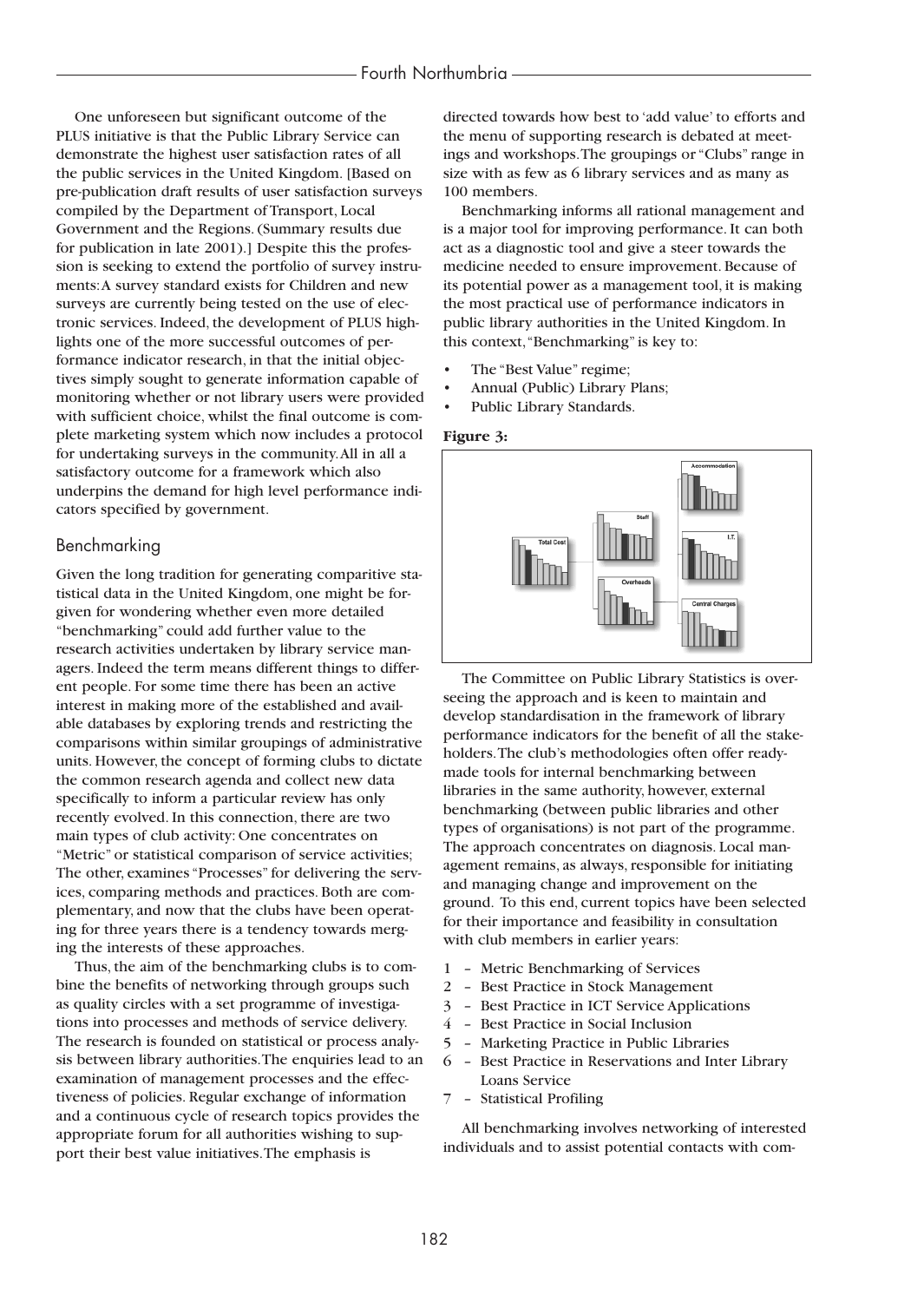mon research interests, a "Nearest neighbour" tool can be used to identify other library services with common characteristics.This model allows users to select relevant characteristics (e.g. scale of enterprise, staffing ratios, book fund investment) and the most similar other public library services are identified.

A key point concerning the benchmarking approach is its technical focus. Participants are assured that all the information they pool will be restricted to the club, and details about any single library service are kept confidential – the option being given to use code labels rather than names of organisations. Given the traditional open exchange within the profession, the option to remain anonymous is rarely requested and this demonstrates a healthy interest in maintaining a transparent and open approach where best practice can be transferred efficiently. In practice the UK benchmarking activities also provide a useful framework for researching the more detailed performance measures.

## Annual Library Plans and Service Standards

The requirement to produce and review an annual library plan is the single most important process determining the use and definition of performance indicators. Public Library services have been required to submit their plans to the responsible Secretary of State since 1998. [The Secretary of State for Culture, Media and Sport is the responsible Government Minister for Public Libraries in England.] Each Public Library service is administered by a municipality, or local authority which is required to formulate proposals for investment three years ahead.The emphasis is placed on practicable plans and hence the limited planning horizon.The first three year cycle of planning was completed in 2000 and the process was particularly successful in drawing attention to the paucity of investment in the public library services in recent years. Indeed, this attention has been influential in ensuring that a framework of service standards were defined and linked to the future planning process.

The first real attempt to define national standards for the public library service were set out in the the Bourdillon report, published ahead of the Public Libraries and Museums Act, 1964.This set out some basic standards against which it is interesting to see how local authorities perform today:













#### **Explanation:**

These figures are representations of the distribution of values recorded for each local authority. These are shown by class of authority.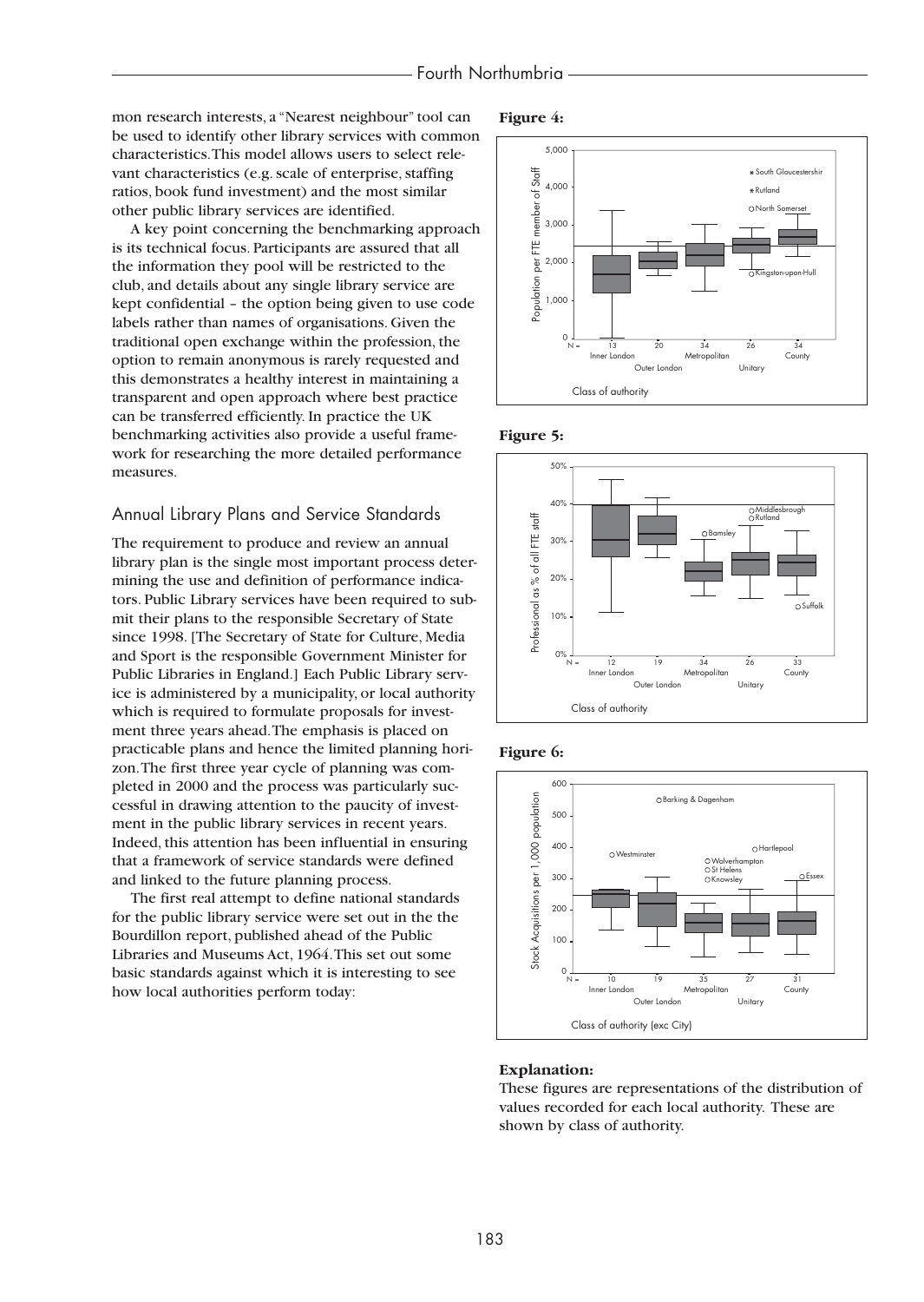# Fourth Northumbria

The distributions are represented by bar charts where the median (the value for the authority half way down the distribution) is represented by a broad band.

The shaded box about this median represents about two-thirds (68%) of the authority values, and the thinner line enclosed within the bars shows the limits for nearly all other authorities (95%) in the distribution.

The positions of "outliers" (i.e. those authorities which occupy an extreme position beyond the normal range), are shown individually relative to the main distribution.

(*The 68% and 95% proportions referred to above respectively represent one and two standards deviations about the mean*.)

- Staffing was to be set at the rate of one member of staff per 2,500 resident population. Figure 4 shows that this ideal is mainly only met in the urban authorities.
- Furthermore 40% of these staff were meant to be professionally qualified, which is an aspiration which is rarely met by any authority to-day, as demonstrated in figure 5.
- Annual stock acquisitions were set at 250 per thousand population to sustain the service, but this level of stock investment is only met by about 10% of authorities outside Inner London, as shown in figure 6.

Plainly, if any new standards were to be set, they would need to be specified in a regime which might allow such targets to be met. However, many of the trends in the statistics describing investment and output were showing a decline.The link between opening hours and visitor counts to UK Public Libraries is undeniable and so it is difficult to avoid the connection between the reduction in overall hours of access experienced in recent years and a fall-off in the overall number of visitors to libraries.Whilst it is difficult to establish whether the fall-off in visitors to public libraries is a direct consequence of the reduced hours of access, the sustained reduction in the number of service points makes this very likely.With reduced access, the opportunity for libraries to react to customer demands is limited. So economies may have been made in expenditure (10.4% in real terms since 1994/95), which have been realised in staffing reductions  $(-4.8\%)$ since 1994/95) and a decline in annual additions to stock (-13.6%).Therefore, there was a pivotal reason for introducing standards to defend against the diminishing "opportunity for access" to a public library service which has gathered pace in recent years.

**Figure 7:**



The debate over the formulation of the revised national service standards was inclusive and involved several iterations of consultation and discussion. Systems adopted in other countries were studied and an initial model specified, which might be measured as follows:

#### *Deployment of the service:*

• Proportion of the population resident within 5 kms of a public library.

#### *Service availability:*

- Average branch opening hours which extend beyond normal business hours.
- Visitor weighted average opening hours per week.

#### *Servicing special needs groups:*

- Proportion of the resident population with access to a mobile library.
- Proportion of the registered disabled population who hold library membership.
- Proportion of children resident in the authority who hold library membership.
- Proportion of the elderly resident in the authority who hold library membership.

#### *Satisfaction with the service being provided:*

- Proportion of users satisfied with requests for information (PLUS).
- Composite needs fill rate (PLUS).

#### *Utilisation of the service by the community:*

- Proportion of members who have visited the library(ies) in past twelve months.
- Stock available for borrowing divided by annual loans.
- Book stock per head of resident population.
- Count of visits to the library in the year divided by the resident population.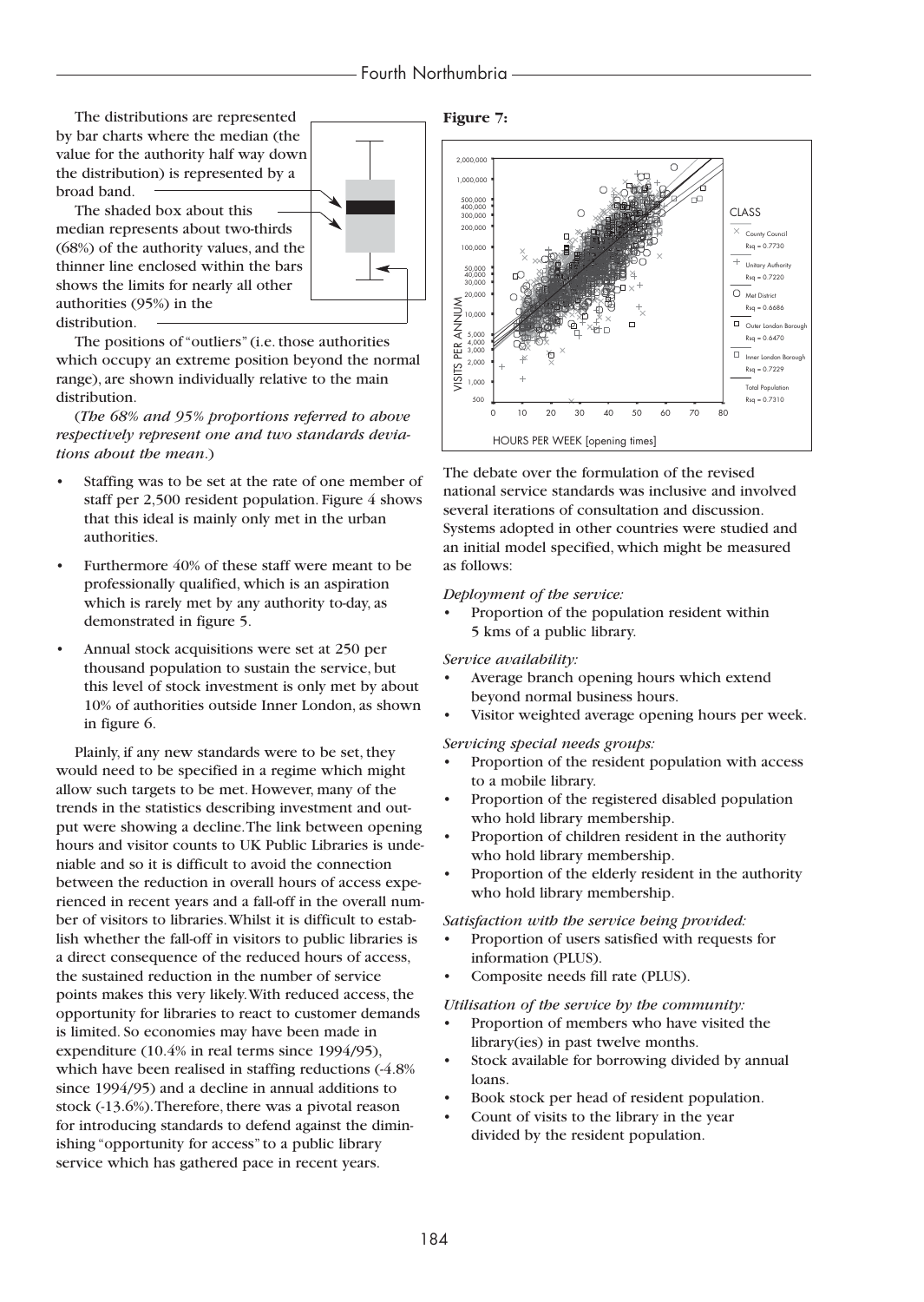*Resources management in support of the service:*

- Net expenditure on the library service divided by annual visitors.
- Net expenditure on the library service divided by registered members.
- E0001 Values for Biblioton. **Biblioton** Rank (1=highest) in standardised list of 100. *The percentive achievement score relates to 100% being best.* Conserved a secography 1 G1 Pop within 5 km 100% 1 Accessibility 34 Availability 29 A1 Hrs over business 8 29<br>34 Availability 29 A2 Ava open hrs 44 29  $34$   $\begin{array}{|c|c|c|c|c|}\n\hline\n34 & A\end{array}$  Availability  $29$   $\begin{array}{|c|c|c|c|c|}\n\hline\n\text{A2} & \text{Avg open hrs} \\
\hline\n\end{array}$  44  $\begin{array}{|c|c|c|c|c|}\n\hline\n29 & A\end{array}$ Effectiveness 58% Special Needs S1 Mobile access 7% 74 33 **C** Groups 71 S2 Disabled memberships 11% 100 S3 Children 20% 19 57% S4 Elderly 16% 89 65% Client C1 Satisfied info serv 63% 60<br>
Satisfaction 64 C2 Satisfied loans 34% 68 Performance Impact Satisfaction 64 C2 Satisfied loans 34% 68 29 | 66 Community U1 Active members 10% 100 34% Utilisation 67 U2 Stock turn 2.59 89 U3 Stock per capita 2.09 32 16% U4 Visits per capita 5.60 48 Efficiency Letter Resources Resources R1 Exp per visit 22.56 71 83 | R2 Exp per member 2141.86 | 99 R3 Exp per capita E14.36 76 **The scores in the boxes assume 1 to be of the highest rank. R4** Exp per hour **E19.40** 86

#### **Figure 8:**

A simpler approach was sought and it was eventually agreed to specify target levels of service in accordance with the "Best Value" framework where all authorities should strive to meet the value occupied by those at the top quartile position in the statistical distribution.The overall objectives were specified and published under the title "Comprehensive, Efficient and Modern Public Libraries – Standards and Assessment" in the 150th year since the passing of the Public Libraries Act, 1850 (DCMS). In the following list "LAs" stands for Library Authorities:

## **LAs must enable convenient and suitable access for users of libraries**

- **PLS 1.** Proportion of households living within a fixed distance of a static library.
- **PLS 2.** Proportion of the planned time that service points were not available to visitors.

## **LAs must provide adequate opening hours of libraries for users**

- **PLS 3.** Aggregate opening hours per 1,000 population for all libraries.
- **PLS 4.** Percentage of larger libraries open at least 45 hours per week.

## **LAs must enable electronic access for library users**

- **PLS 5.** Percentage of libraries open more than 10 hours a week that have access to on-line catalogues.
- **PLS 6.** Total number of electronic workstations available to users per thousand population.

#### **LAs must ensure satisfactory services for the issuing and reserving of books**

- **PLS 7.** Authority's normal book issue period (in weeks)
- **PLS 8.** Number of books that library users are normally allowed to borrow at one time.
- **PLS 9.** Percentage of requests for books met within: 7 days; 15 days; 30 days.

#### **LAs must encourage the use made of the public library service**

- **PLS 10.** Number of visits to the library website per thousand population.
- PLS 11. Number of library visits per thousand population. (Virtual visits to be phased-in).

## **LAs must ensure user satisfaction with the services provided**

**PLS 12.** Percentage of library users reporting success in borrowing a specific book.

resident population.

Net expenditure on the library service divided by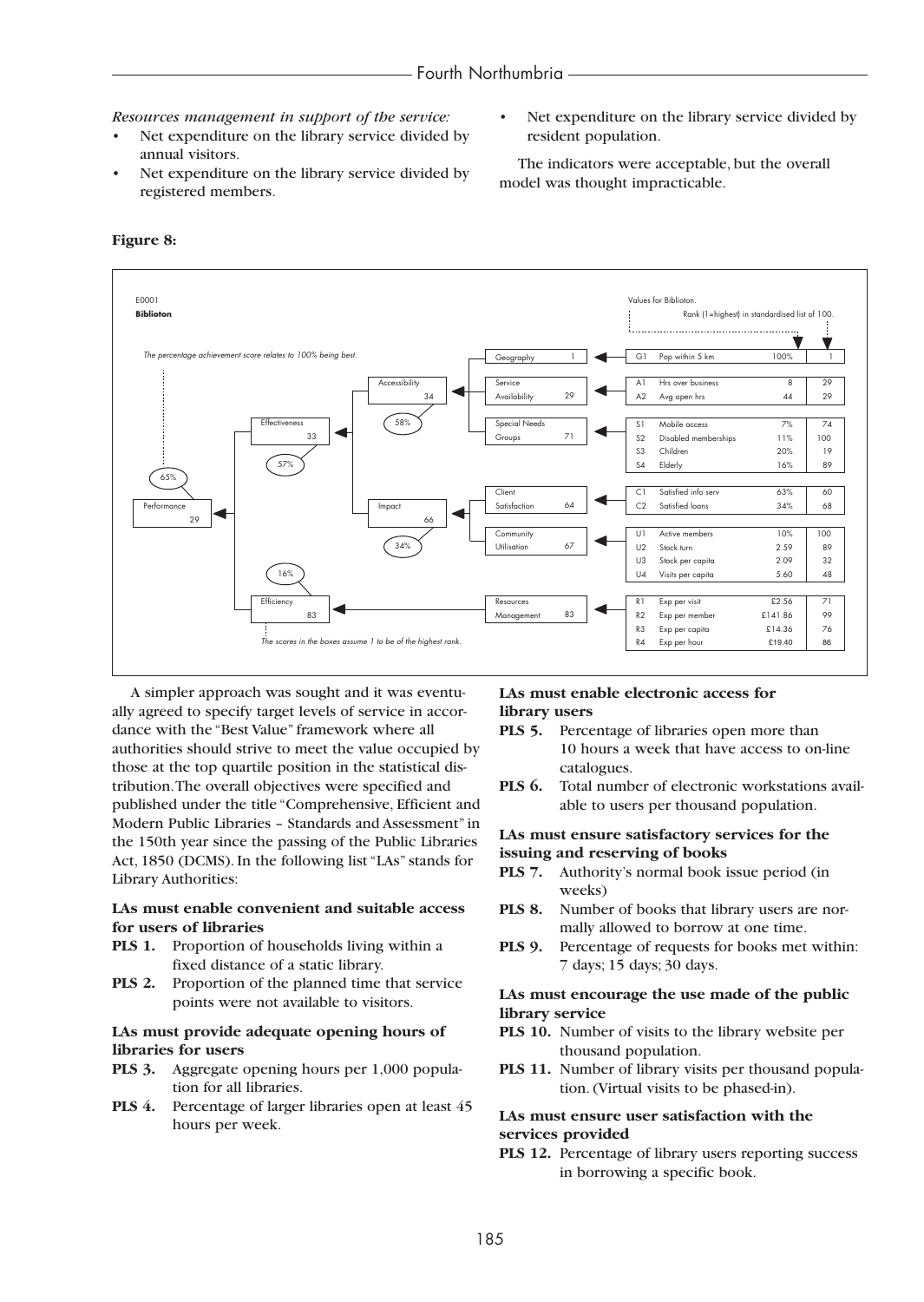- **PLS 13.** Percentage of library users reporting success in gaining information as a result of a search or enquiry.
- **PLS 14.** Percentage of library users rating the knowledge of staff as "good" or "very good".
- **PLS 15.** Users rating the helpfulness of staff as "good" or "very good".

#### **LAs must provide choice in books and materials made available to users**

- **PLS 16.** Quality index for adult fiction; adult non-fiction; children's books; reference materials; large print books and books on tape.
- **PLS 17.** Annual items added through purchase per thousand population.
- **PLS 18.** Time taken to replenish lending stock.
- **PLS 18i.** *Fund for purchasing library items per thousand population*.
- **PLS 19.** Staff per 1,000 population with appropriate management and ICT qualifications.

The final stages of consultation brought the overall resource implications of the national standards into sharp focus.After all these defined service levels which by definition 3 out of 4 library services would need to improve.To do so they would need to set out plausible and practicable strategies in their Annual Library Plans (ALPs). In this connection, it does not necessarily follow that improvements in service levels under all the objectives require increased investment.Also the options exist to take a more flexible approach to meeting the requirements. For instance, an increase in the provision of mobile access to the population not at present living within the specified distance standards of a static service point.Therefore, not including capital charges, the overall estimated full year revenue cost consequences of raising all public library services up to the standard levels would be to increase the national budget by between +9% and +13%.This in part explains the reason why there are no explicit standards specifying the minimum expenditure levels each authority should invest. Hence the measure PLS 18i, listed above, is a simply a contextual indicator which the auditor or inspector would regard should the authority show insufficient improvement under the other standard headings. Even so the potential resource impact of implementing the standards argues for a phased and planned approach, and the relevance of the Annual Library Planning process and the performance indicators that inform their review take on added significance.

The planning cycle starts each year with the publication of overall guidelines followed by the provision of a statistical profile for each Public Library service. The profile is unique to each authority – i.e. the data are specific to the authority and the group of other authorities with which the comparisons are made. However, the indicators and presentation are consistent across all the profiles.The presentation falls into two parts: One reporting the progress of the authority in meeting the standard levels of service;The second set out more general statistics on financial performance and related input and output measures.

Full profiles for each library service are available on the web-site devoted to supporting the Annual Library Plans process: (www.LibPlans.ws)

**Figure 9** - Extracts from a "Planning Profile" provided to inform the review of the plan.



To assist both the assessor of the plan and the authority in preparing their submission, an overall checklist is provided to summarise the performance of the authority in meeting the standard service levels.An example is shown over leaf.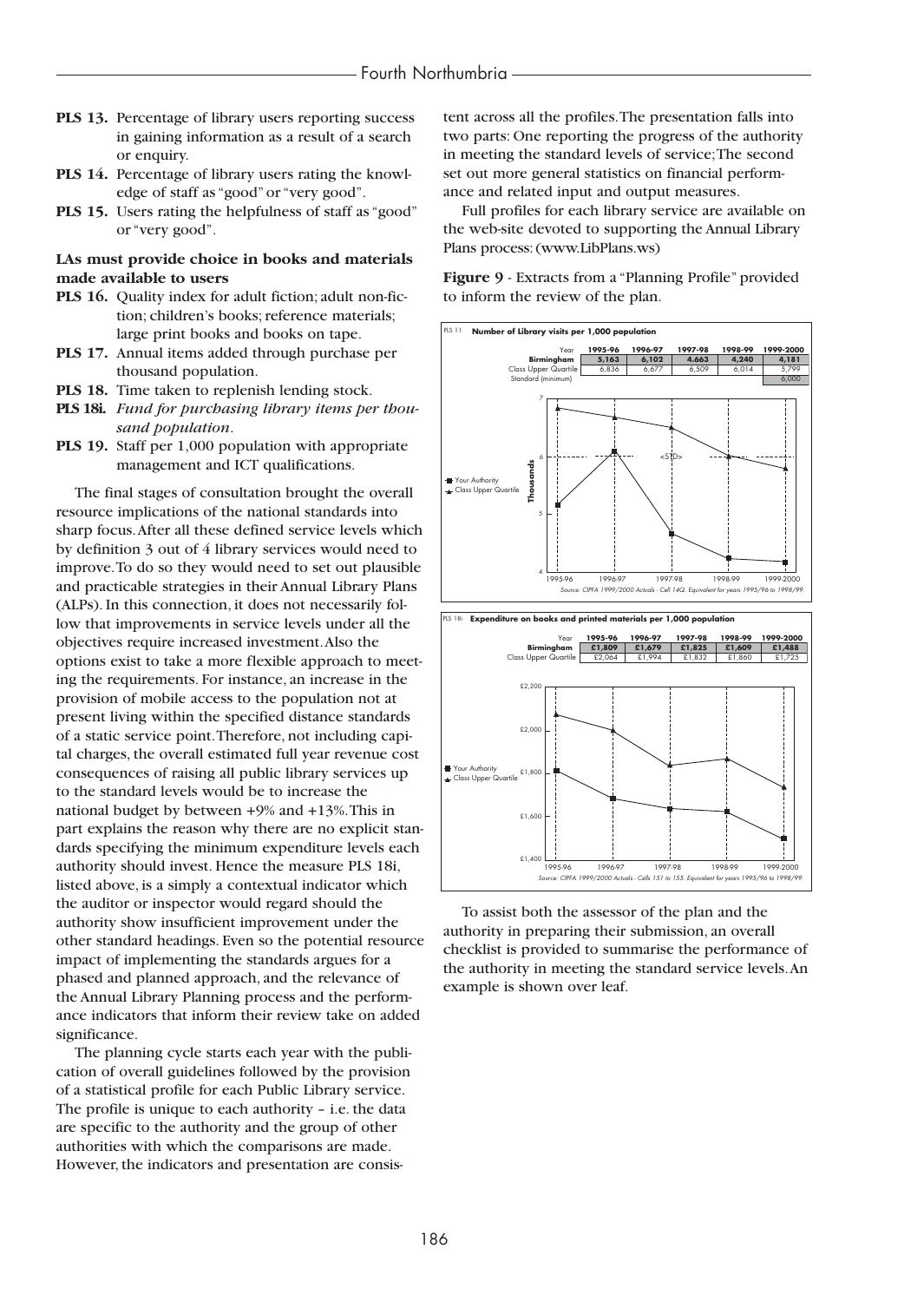Figure 10 - Extract from a "Planning Profile" provided to inform the review of the plan.

| Standard         |                                                                                                                     | Standard met or |                 |                  |
|------------------|---------------------------------------------------------------------------------------------------------------------|-----------------|-----------------|------------------|
| Number           | Standard                                                                                                            | exceeded        | Standard figure | Authority figure |
| PLS $1(i)$       | Proportion of households % residing<br>within 1 mile of static branch                                               | ×               | 95%             | 92%              |
| PLS 3(ii)        | Aggregate opening hours per 1,000<br>population for all libraries                                                   | ×               | 128             | 77               |
| PLS 4            | Percentage of larger libraries open at<br>least 45 hours a week                                                     | V               | 100%            | 100%             |
| PLS <sub>5</sub> | Percentage of libraries open more than<br>10 hours a week that have access to<br>on-line catalogues                 | V               | 100%            | 100%             |
| PLS 6(i)         | Total number of electronic workstations<br>available to users per 1,000 population                                  | ×               | 0.600           | 0.332            |
| PLS 6(ii)        | Percentage of static service points<br>providing public internet access                                             | V               | 100%            | 100%             |
| PLS <sub>7</sub> | Normal book issue period (weeks)                                                                                    | V               | 3               | 4                |
| PLS <sub>8</sub> | Number of books that library users are<br>allowed to borrow at one time                                             | V               | 8               | 8                |
| PLS 9(i)         | Percentage of requests for books met<br>within 7 days                                                               | ✓               | 80%             | 75%              |
| PLS 9(ii)        | Percentage of requests for books met<br>within 15 days                                                              | V               | 70%             | 81%              |
| PLS 9(iii)       | Percentage of requests for books met<br>within 30 days                                                              | V               | 85%             | 89%              |
| <b>PLS 11</b>    | Number of library visits per 1,000<br>population                                                                    | ×               | 6,000           | 4,181            |
| PLS 12(i)        | Percentage of adult library users<br>reporting success in obtaining a specific<br>book                              | ×               | 65%             | 57%              |
| PLS 13(i)        | Percentage of adult library users<br>reporting success in gaining information<br>as a result of a search or enquiry | x               | 75%             | 71%              |
| PLS 14(i)        | Percentage of adult library users rating<br>the knowledge of staff as "good" or<br>"very good"                      | ×               | 95%             | 90%              |
| PLS 15(i)        | Percentage of adult library users rating<br>the helpfulness of staff as "good" or<br>"very good"                    | ×               | 95%             | 91%              |
| <b>PLS 17</b>    | Annual items added through purchase<br>per 1,000 population                                                         | ×               | 216             | 204              |
| <b>PLS 18</b>    | Time taken to replenish the lending stock<br>on open access or available for loan                                   | ×               | 8.5             | 13.9             |